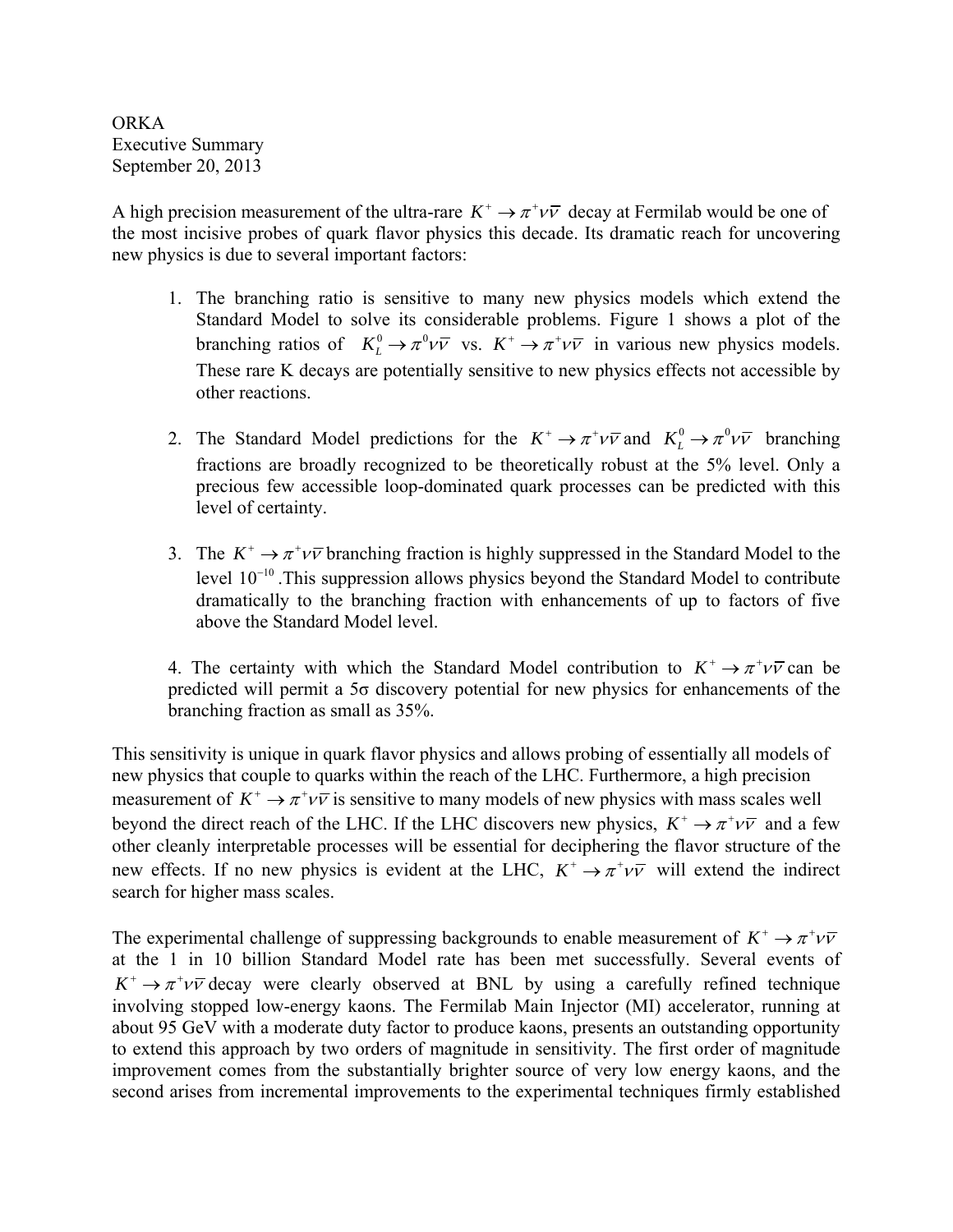at BNL. ORKA shown schematically in figure 2 will use the CDF super-conducting magnet; the CDF hall is currently being prepared to allow installation of the experiment. ORKA will yield 1000 events at the SM level or a precision of  $\leq 5\%$  for the  $K^+ \rightarrow \pi^+ \nu \bar{\nu}$  branching ratio measurement; this is comparable to the uncertainty of the Standard Model prediction and therefore represents the maximum reach for clearly revealing new physics with this process. ORKA will also study other important rare kaon and pion decays listed in table 1.

Although other measurements of  $K \rightarrow \pi V \bar{V}$  are being initiated, ORKA will attain orders of magnitude higher sensitivity. At CERN, NA62 proposes to acquire O(100) events of  $K^+ \rightarrow \pi^+ \nu \bar{\nu}$  using 75 GeV kaon decay-in-flight, a new approach in this field. NA62 will begin after the current CERN shutdown ends. At JPARC, the KOTO experiment is aiming for sensitivity comparable to a few events of  $K^0_L \to \pi^0 \nu \bar{\nu}$  at the SM level. If these experiments uncover deviations from the SM, ORKA will be ready to study the effects with  $K^+ \rightarrow \pi^+ \nu \bar{\nu}$  in much higher precision enabling, for instance, detailed study of the pion spectrum. If no new physics is indicated, ORKA will proceed to explore the possibilities of new physics with the ultimate sensitivity comparable to the SM precision. Opportunities for ORKA to attain even higher precision would be made possible by the advent of Project X and ORKA will represent an important training platform for future leaders in this field.



Figure 1: Predictions of different physics models for the branching ratios of the charged and neutral versions of  $K \to \pi \nu \bar{\nu}$ . The SM prediction is indicated by a yellow star. The gray regions indicate the 68% CL limits from the BNL E787/949 experiments, and the exclusion from the Grossman-Nir bound. The orange line indicates the tight constraint of minimal flavor violation. (Other models predict similarly strong correlations between the two modes.) The red lobes show the region preferred by the Littlest Higgs model with T parity (LHT); the blue shoulder shows the region preferred by the Randall-Sundrum model with custodial protection (RSc); and the olive-green boomerang shows the region preferred by the Standard Model with a fourth sequential generation (SM4). The MSSM (with pre-LHC limits) populates most of the rest of the experimentally allowed region. (See references in the ORKA proposal.)

The ORKA collaboration (see fig. 3) consists of 60 collaborators representing 16 international institutions including five US universities, BNL, and FNAL. The ORKA proposal (P1021) was given Stage One approval by the Fermilab Director in December 2011. Recently, ORKA conducted a detailed cost evaluation indicating a base cost of \$50M. In addition, modest scale